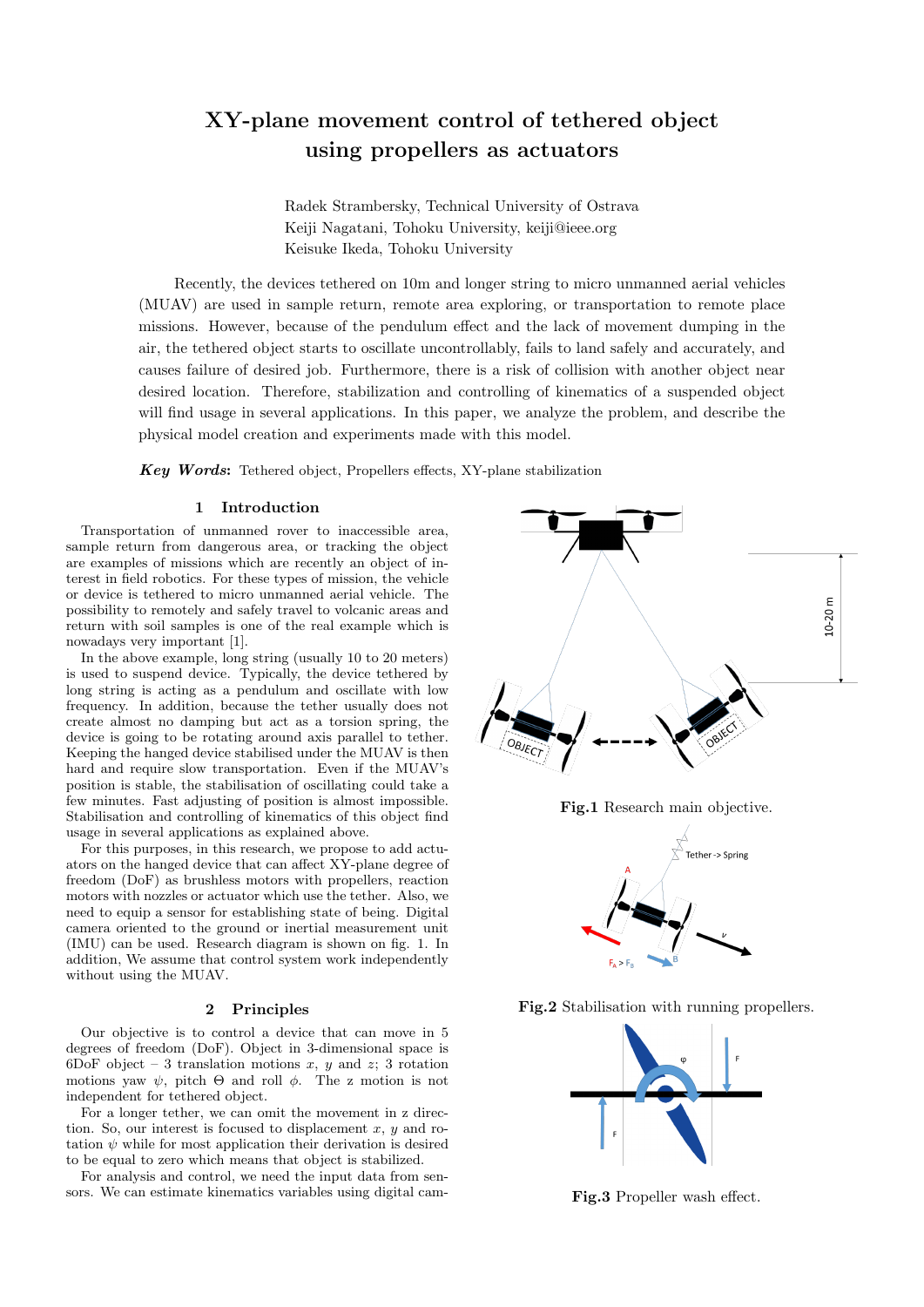

**Fig.4** Third Newton Law and the effect on device.



**Fig.5** Gyroscopic precession effect.

era, inertial measurement camera, or others. In case the sensor is IMU, the input is orientation toward the ground. We can estimate the position from orientation calculated from IMU sensor. The accelerometers in this sensor cannot be used directly for acquiring velocity or position, but orientation values pitch and roll can be used for estimation for device on tether. In this case, the transformation to main frame is required.

Tethered object act as a pendulum in the air. It means that it changes its potential energy to kinetic and conversely. Before we start adjusting position, we stabilise this oscillation.

This information is important for us. To dampen these oscillations, we need to create force in opposite direction then velocity. Before we do that, we need to stabilise its rotation. Problem is that motors with propellers does not create only thrust but they also affect other Degrees of Freedom.

The different thrust based on velocity of device effect is shown on figure 2. Propeller works as screw in the air. More density means more thrust. If the propellers go against the motion, the density of the air is lower.

The result of this is that keeping propellers rotating create passive damping to the system making the system more robust.

The second effect which is described is propeller wash effect. The running propeller create push the air back to the robot. The advantage of this is that we do not have to care about cooling even for a system which usually needs cooling. However, the airflow has the vortex character. That means the device is pushed on one side to the bottom and on second to the top creating roll or/and pitch. The propeller wash effect is shown on figure 3.

The third effect is the application of third Newton law.

Torque created by motor create opposite moment causing the pitch and roll of our device. The moment direction is opposite direction then the direction of moment created by propeller wash effect. The effect is shown on figure 4.

The last very important effect is gyroscopic precession effect. When we tried to change the orientation of the rotating object (motor in our case) the rotation motion is going to be created.

In our case, the orientation (toward the earth) is changed by oscillation on tether, propeller wash effect and third newton law. The effect is shown on figure 5.

In the results of these effects, using propeller for stabilisation always create rotation around z axis, and the propeller



**Fig.6** Model of device which enable to control 5DoF.

Clockwise engine rotation Counter-clockwise engine rotation



**Fig.7** Model of device which enable to control 3DoF.

can also affect other DoF that lead to vibration and unstable state with harmonic control. Knowing the kinematics of tethered device is required for designing a control system. Therefore, we can use these effects to control rotation but only if the rotation is not high enough.

# **3 Design**

We need to control 5DoF – 2 translation motions and 3 rotation motions. Pitch and roll motions are desired to be zero.

> $F_x = \sum F_x$  $F_y = \sum F_y$  $F_{\psi} = \sum F_{\psi}$  $F_{\Theta} = \sum F_{\Theta} = 0$  $F_{\phi} = \sum F_{\phi} = 0$

To be able to solve the above, we designed our device as shown on figure 6.

There were two models. The huge disadvantage on right model is that we have unbalanced control. It means that we cannot control the motions in *x* and *y* axis in the same way.

One of disadvantages of the left model is that the design is very complicated and massive. Building big structure means creating more mass to be carried by MUAV which result to lowering flight time.

Still this is the option that does not create any vibrations. For rotating (yawing) two opposed engines is used. For translation, couple on one of the side is used. In these cases, all effects are countered. Servomotors are not needed in 8-motor version because yawing moment can be easily created.

Of course, more engine means better control. In case that we solve the problem with device being massive, we can omit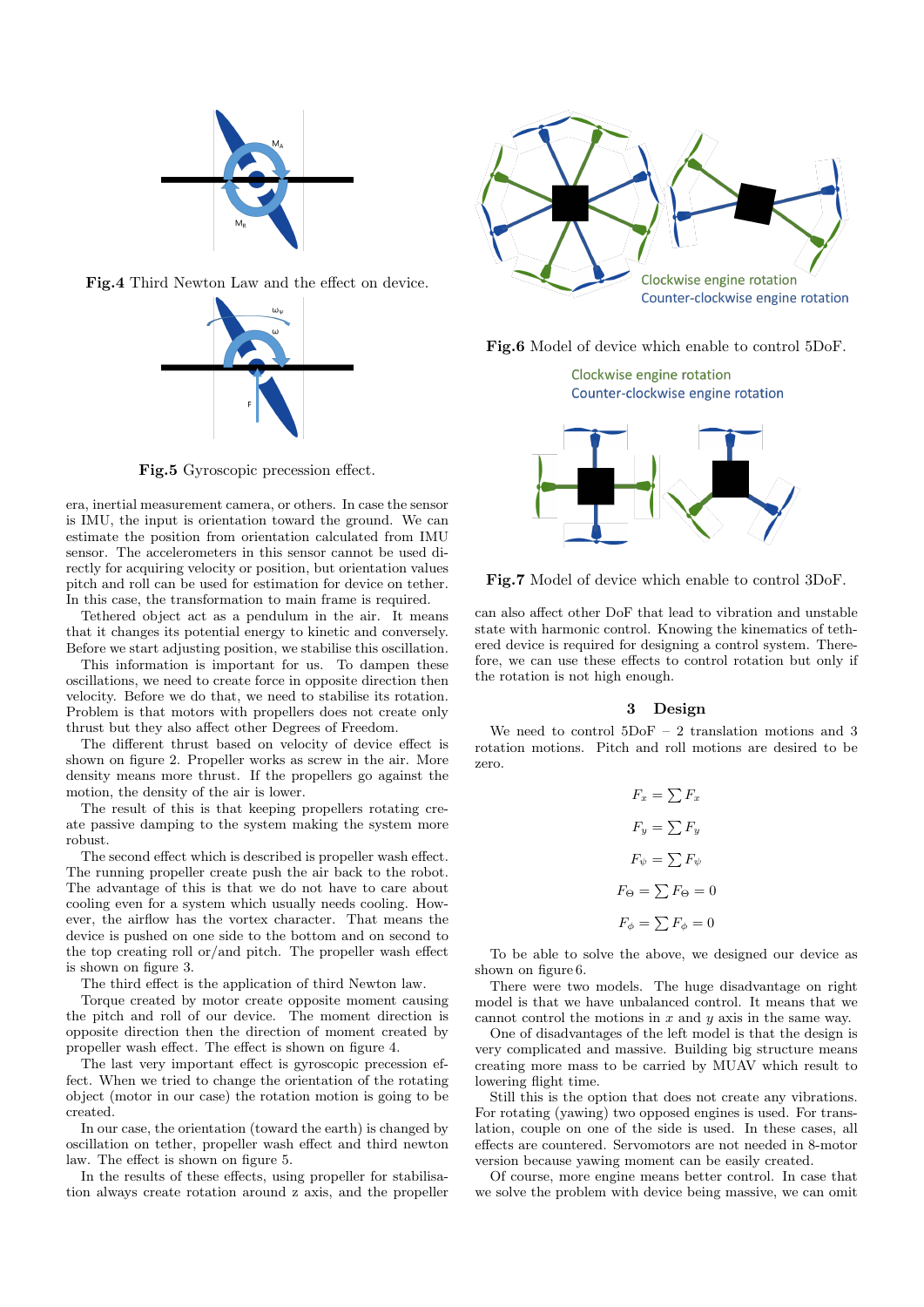

**Fig.8** General connecting diagram.

the need of last two equations which means that vibrations are excited.

Then the minimum actuator for 3DoF control is 3 as shown on figure 8, right side. 3-motors device requires another actuator for tilting. Much easier control we receive by adding one more motor as shown on figure 8, left. Servomotors for 4-motors model are not necessary but are recommended for easier control.

For slow rotation, the rotating motion can be controlled thanks to propeller effects described earlier. Another approach can be tilt the engines to make the influence bigger.

From physics of pendulum, we know that frequency of oscillations depends just on length of tether. For small angles, we can calculate oscillation frequency:

$$
T \approx 2\pi \sqrt{\tfrac{L}{g}}
$$

As described above, propellers does not create only axial thrust but they also affect other DoF. But harmonic acting create vibrations and because the sensor is part of the device, these vibrations are amplified and system can be unstable.

From the equation, we can see that with longer tether the frequency is lower. Also, the energy needed for adjusting position is lower for the same displacement (the same angle).

It is important that mode of vibrations of device should be as high as possible. So, we are able to filter them. The vibrations of device depends on design and moment of inertia. For example, connecting the tether to the device in more than one point transfers the first mode of vibration farer. Then the harmonic frequency of vibration should be filtered with use of low-pass filter or notch filter.

In the flight controller, the input data are transformed to the main frame; then they are filtered using low-pass filter (The first mode of vibration is around 2.5 Hz while the oscillation frequency is around 0.23 Hz); then we calculate the speed of controlled 3DoF motions; these data are used as input into 3DoF regulators adjusted by experimental method (PI regulator for rotation; P regulator for XY motions); then special intervention is transformed back to device frame.

#### **4 Results**

We usually use tether length between 10 to 20 meter long in outdoor. However, in our laboratory, we could use only 5 meter long tether. That means that controlling is more



**Fig.9** 4-actuator version of model.

challenging than in real application. Two models are tested, 4-motors and 3-motors. IMU unit is used as input sensor for state estimation.

The results for 4-actuator model are described in this chapter. The actuators have been tilted to side a little to test controlling with bigger influence to the rotation movement. Device is tethered to the roof of the laboratory on 5-meter long string.

As mentioned in the above, adjusting or stabilising XY motions require no rotation first. After regulator synthesis, stabilising of rotation motion is shown on figure 10. The stabilisation of yawing is fast- to be more specific from  $130^\circ$ /s to  $0^{\circ}/s$  the stabilisation is made in around 4 sec.

As soon as the device orientation is stable, we can make the stabilisation of XY displacement. Without control system, the stabilisation take about two minutes. With control system, stabilisation is made in around 15 sec. You can see the graph on 11.

The vibrations have been created but we can filter them so they are not amplified. Lowpass or notch filter should be used. System is stable and robust even without 8-engine design.

#### **5 Conclusion**

There is a couple of effect that affect the device on tether with motors with propellers. Different approaches could be chosen to solve the problem with controlling the XY-plane motions while using the propellers.